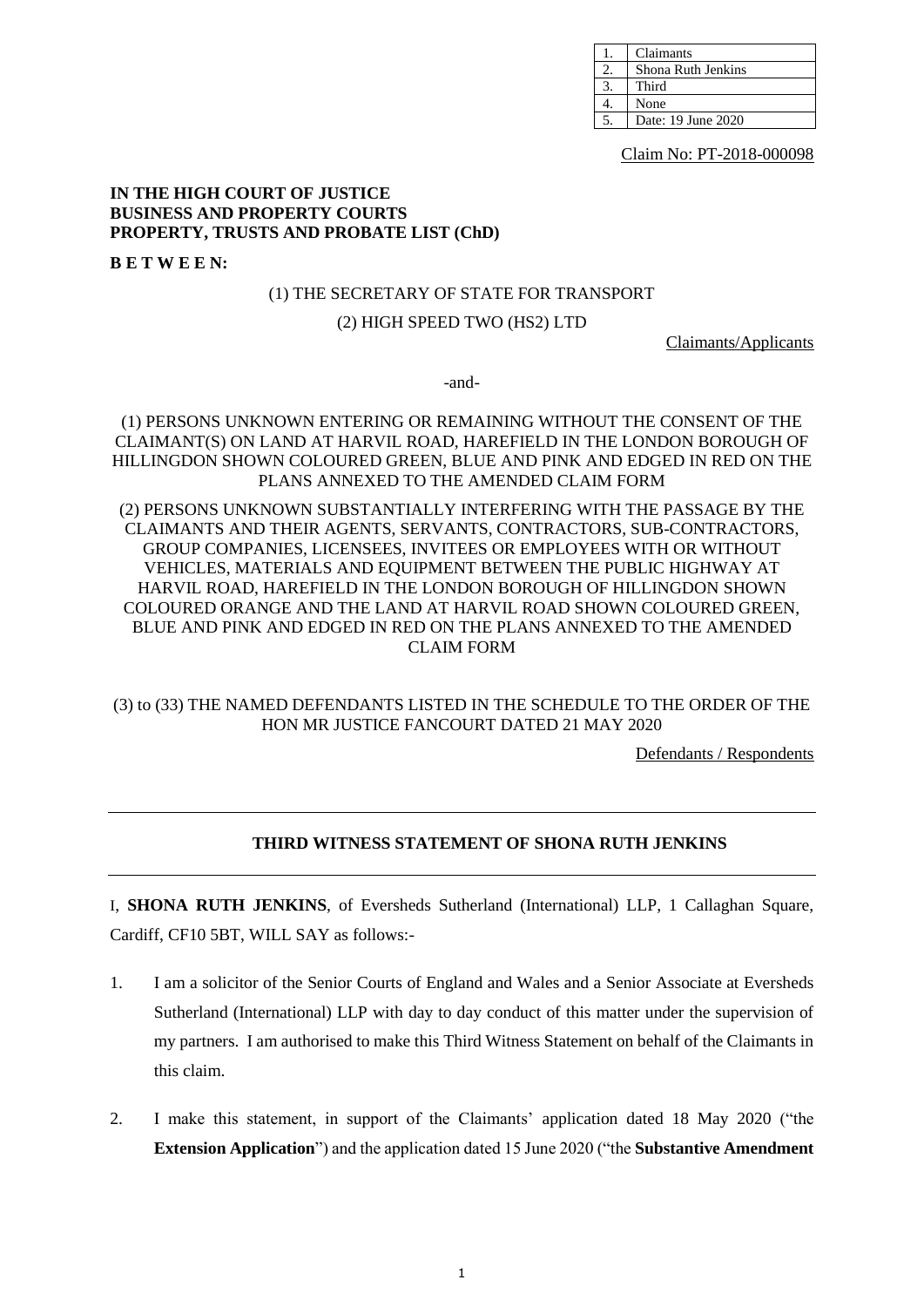| Claimants          |
|--------------------|
| Shona Ruth Jenkins |
| Third              |
| None               |
| Date: 19 June 2020 |

**Application**") together referred to as "the **Applications**" in order to further update the Court on the steps taken by the Claimants to:

- 2.1 serve the Order dated 21 May 2020 ("the **2020 Injunction**") and the Extension Application;
- 2.2 provide copies of the Notice of Hearing and the Claimants' witness evidence in reply pursuant to paragraphs 17 and 20 of the 2020 Injunction;
- 2.3 serve the Substantive Amendment Application; and
- 2.4 also to update the Court very briefly on additional matters that have arisen since 31 May 2020
- 3. The matters I set out in this statement are within my own knowledge, unless stated otherwise, in which case I set out the source of my belief. Where I refer to "the Schedule" in this statement, that is a reference to the 'overview' schedule enclosed with and referred to at paragraph 8 of the Claimants' skeleton argument. The contents of this statement and the Schedule are true to the best of my knowledge and belief.

#### **Named Defendants and overview of service**

- 4. In addition to the requirement to serve papers on Persons Unknown, there is a significant number of Named Defendants to these proceedings which has made service of the various papers complex and time consuming. Whilst the home addresses or last known addresses have been identified for a number of the Named Defendants, the lifestyle of some of them is that they have no fixed abode or they move between camps in protest of HS2 or other causes.
- 5. The Claimants have taken steps to try to locate an address associated with each of the Named Defendants (save for D3 and D4 whose addresses are known and save for D33 who is to be removed as a defendant and who has provided an email address for service) by:
	- 5.1 The instruction of an enquiry agent in relation to some of the Named Defendants who were known at the time of that instruction (this related to D9-D16). Unfortunately, the attempts at tracing any current addresses were unsuccessful.
	- 5.2 Making enquiries of the police as to current and / or last known addresses as the Claimants are aware that a number of the Named Defendants have had some interaction with the police as a result of them being in the vicinity of the Harvil Road Site and/ or other HS2 protest camps. From the information provided by the police, I confirm: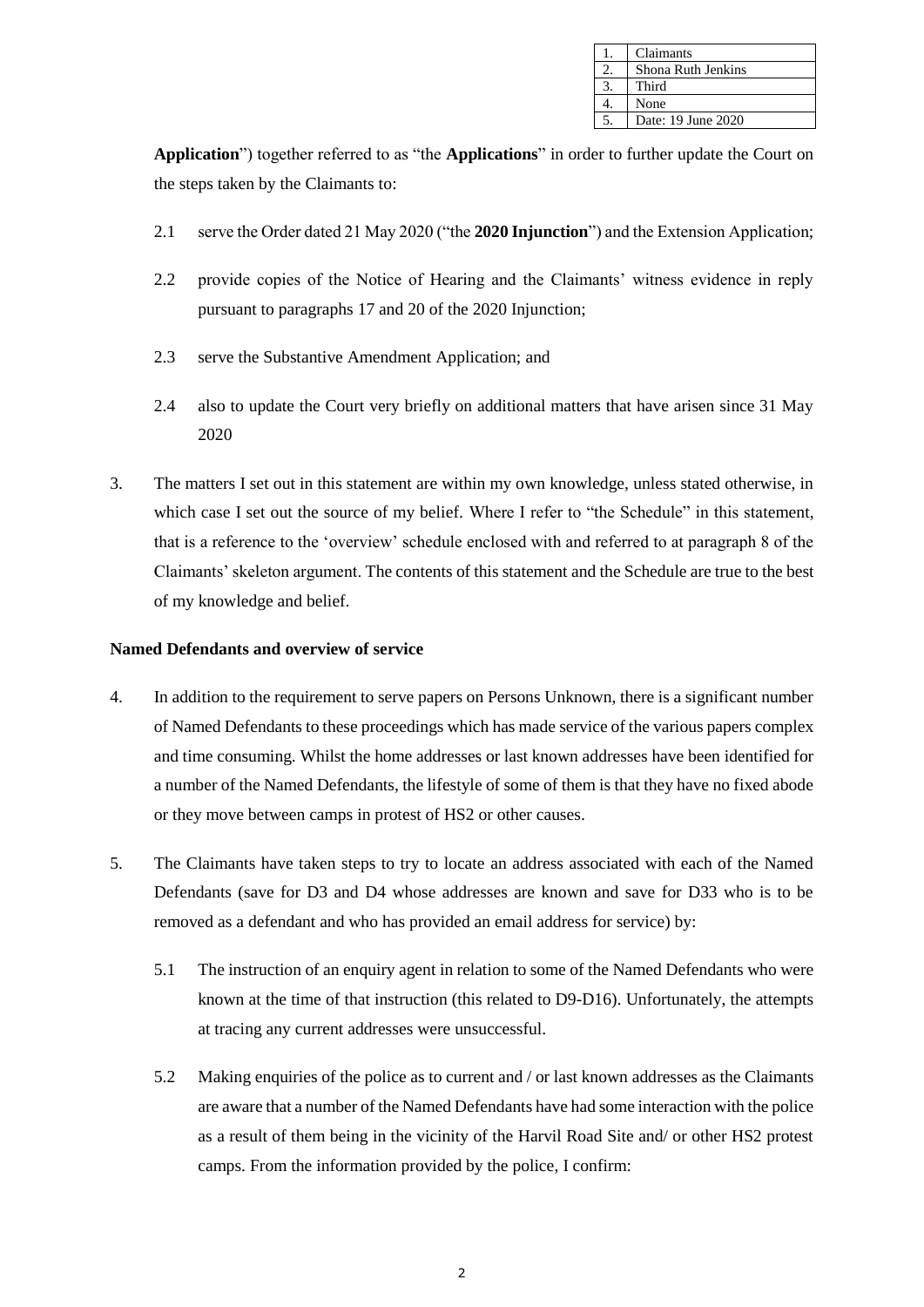| Claimants          |
|--------------------|
| Shona Ruth Jenkins |
| Third              |
| None               |
| Date: 19 June 2020 |

- (i) D7, D9, D10, Ds12-16 have in 2020 (save D14 who gave it as an address in December 2019) given their address as a camp at Harvil Road, being the "roadside" camp referred to in the papers for the Substantive Amendment Application. In relation to those Named Defendants (and the majority of the others) papers have been delivered to the 'roadside' camp;
- (ii) D25, 26, 27 have in 2020 given their address as a camp at another HS2 protest site at or near Crackley Woods in Kennilworth, Warwickshire, sometimes known as the "Save the Crackley Woods" camp ("the **Crackley Protest Camp**"). Papers have been delivered to the Crackley Protest Camp for these individuals in addition to D10, D14, D17, D18, Ds25-D27 who are known by the Claimants to also regularly be present at this site; and
- (iii) last known addresses were given for D11, D15, D16, D19, D20, D22 and D31. I confirm that copies of all papers have been served to these Named Defendants at these addresses in addition to papers being delivered to the 'roadside' camp on Harvil Road or by some other means as identified in the Schedule.
- 5.3 Seeking to obtain e-mail addresses of some of the Named Defendants from Mr Keir, D4. I had corresponded by email with both D3 and D4 in relation to previous proceedings. The reason for my specific approach to Mr Keir in this context was because, following discussions and correspondence with the Council's solicitor (on a common interest privilege basis, which privilege is not waived) in relation to their injunctive proceedings which are ongoing in the Queen's Bench Division of the High Court (and which have named defendants in common with these proceedings), I was provided with materials (on a common interest privilege basis) which included a list of e-mail addresses for those individuals who wanted to be joined as respondents to the Council's proceedings. Those email addresses were provided by Mr Keir to the Council's solicitor for the purpose of service of the Council's proceedings on those particular individuals. Those individuals had not agreed, however, that those e-mail addresses could be used for any other purposes. As such, given this firm's data protection obligations, we felt that it was inappropriate to seek to use those email addresses for the purposes of serving or otherwise seeking to draw these proceedings to those individuals' attentions without their consent to use their data for that purpose. In the circumstances, I contacted Mr Keir by way of an email on 30 May 2020 to request whether he was able to provide me with email addresses for the purposes of service on any of the Named Defendants (confirming that the individuals were content for him to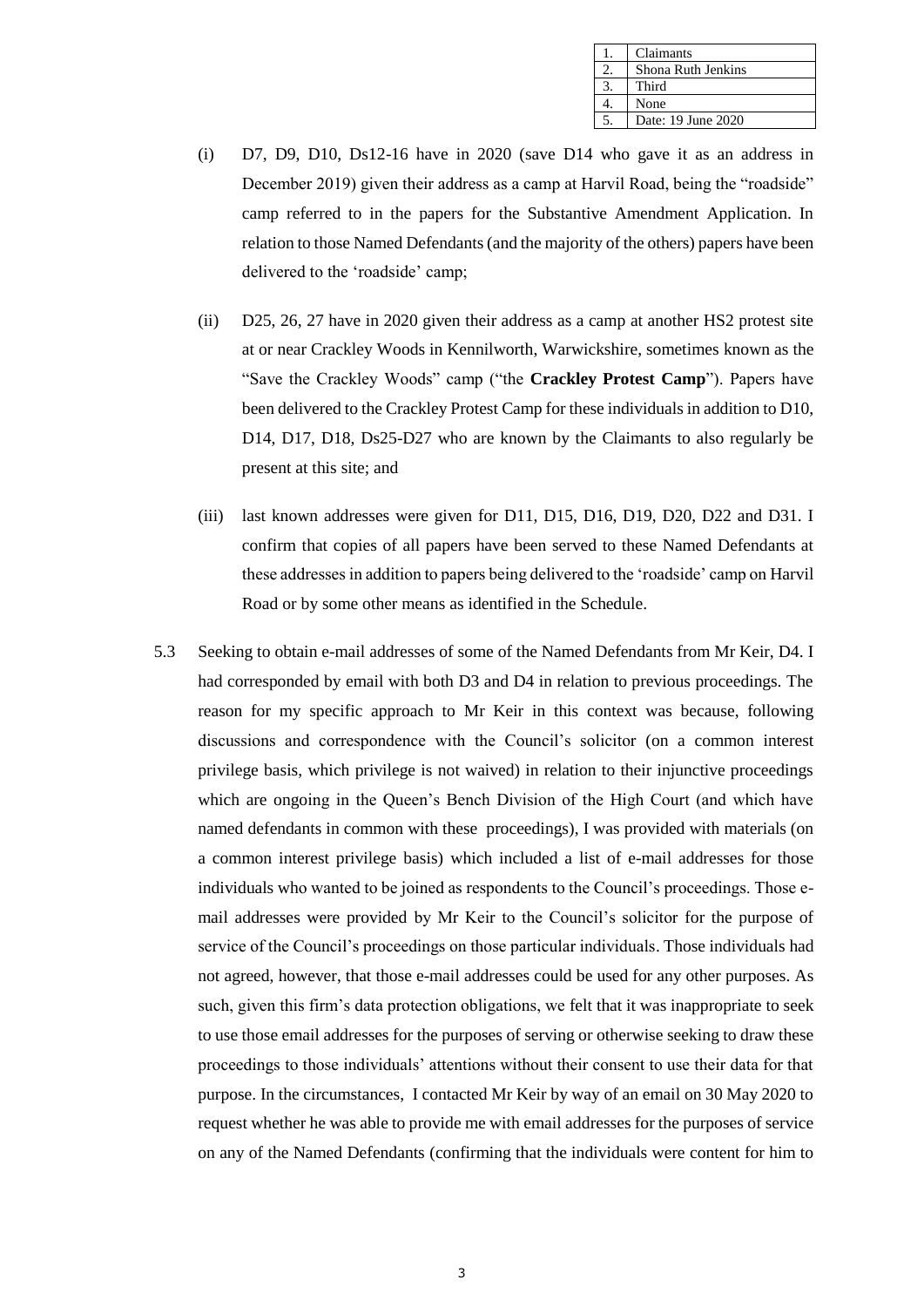| Claimants          |
|--------------------|
| Shona Ruth Jenkins |
| Third              |
| None               |
| Date: 19 June 2020 |

do so) or alternatively whether he could forward my email to those Named Defendants so that they could reply to me direct. I did not receive a reply to that correspondence.

- 5.4 Contacting the Queen's Bench Division of the High Court. As mentioned above, the London Borough of Hillingdon has commenced injunctive proceedings against protesters on its adjoining land, the return date of which is to be listed shortly. There are a number of common defendants (including D7, D9, D19, D20 and Ds22-27). In the circumstances and failing any reply from Mr Keir, on 2 June 2020, I emailed the court to seek confirmation as to whether the court file contained e-mail addresses for these individuals and, if so, whether they could supply those to me for the purpose of the Claimants' seeking to comply with their reasonable endeavours obligation at paragraph 15 of the 2020 Injunction. The court office replied to confirm that it did not have any e-mail addresses on file. I followed this up on 4 June 2020 (after the date for which the defendants in that case were to file any evidence in response to the Council's application) to see whether the position had changed and asking again if the court held e-mail addresses for D7, D9, D19, D20 and Ds22-27. Again, it was confirmed that the court did not have email addresses for these individuals nor did it have any evidence filed from them.
- 5.5 Continuing to gather information from their security and construction teams on the ground and that of their contractors. The Claimants are aware from their own information gathered that many (if not all) of the Named Defendants are regularly present at the Harvil Road Site or in the vicinity in nearby camps and / or are at the Crackley Protest Camp either currently living there or often present. The Claimants believe therefore that papers delivered to both these sites means that they will come to the attention of the Named Defendants either directly or by word of mouth.
- 6. The Claimants believe the above demonstrates that reasonable steps have been taken to identify the appropriate place for service of papers in these proceedings on the Named Defendants. By way of an overview, the Schedule provides a 'snapshot' of the steps taken by the Claimants to serve or provide copies of various documents to the Named Defendants (in addition to persons unknown).
- 7. The Claimants have served the Named Defendants with papers relating to the Applications either: (i) personally; (ii) at the Harvil Road Site by way of papers being posted at conspicuous locations around the Site; (iii) at the 'roadside' camp on Harvil Road; (iv) at other ad-hoc protest camps in the vicinity; (v) at the Crackley Protest Camp and/or (vi) at individual service addresses, following active efforts to identify such addresses. Since the 2020 Injunction was made, over 200 bundles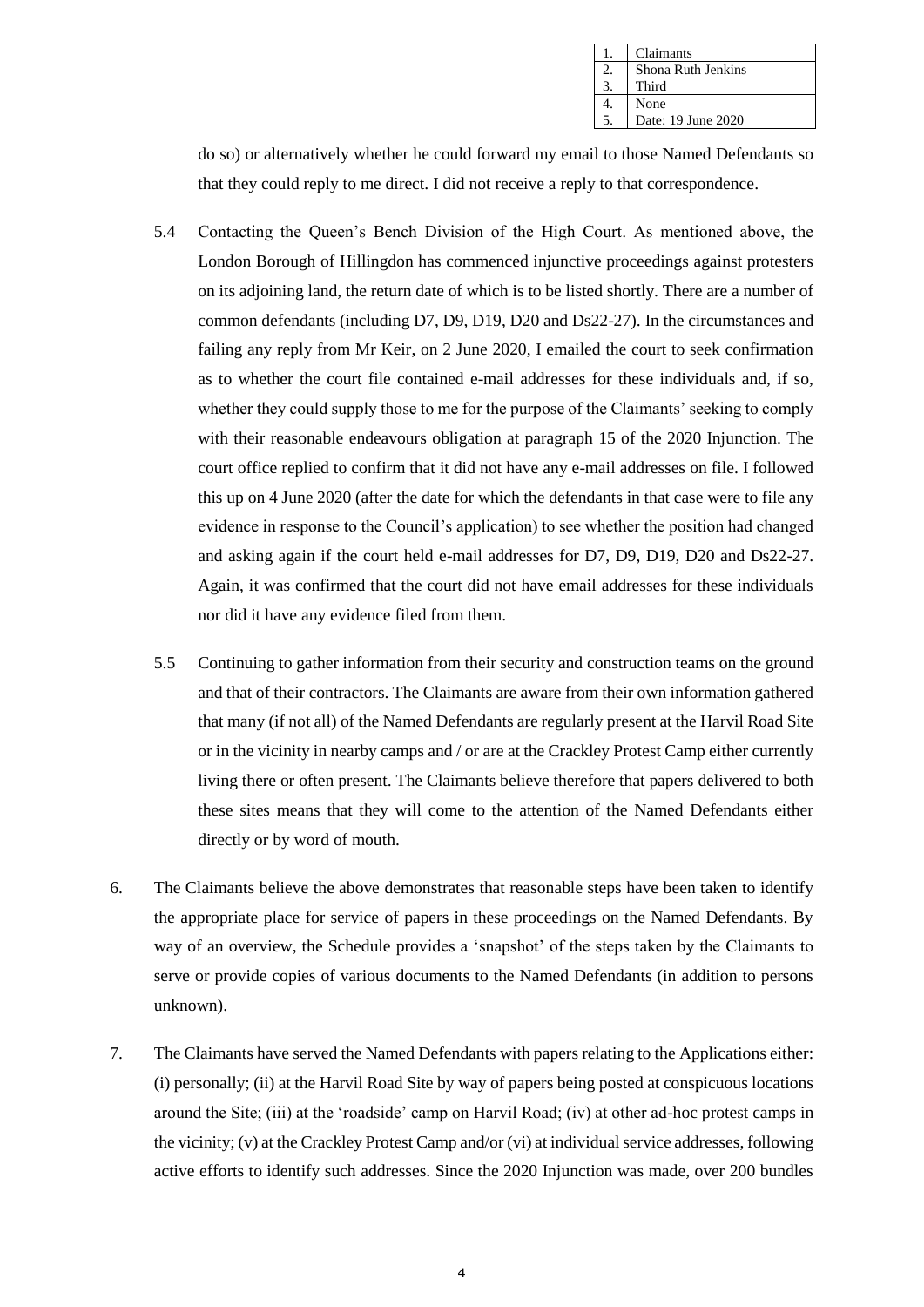| Claimants          |
|--------------------|
| Shona Ruth Jenkins |
| Third              |
| None               |
| Date: 19 June 2020 |

of papers have been served. The Claimants therefore consider that all practicable steps have been taken to serve the Named Defendants and those persons who may be affected by the 2020 Injunction or any further relief that is granted by the Court.

- 8. Extensive efforts have also been made to effect service of the papers at or in the vicinity of the Harvil Road Site such that they not only come to the attention of the Named Defendants who frequent the Site but also other interested parties.
- 9. The Claimants have for some years used the following websites ("the **Websites**"):
	- (i) [https://www.hs2.org.uk/documents/collections/a-high-court-order-regarding-harvil](https://www.hs2.org.uk/documents/collections/a-high-court-order-regarding-harvil-road/)[road/;](https://www.hs2.org.uk/documents/collections/a-high-court-order-regarding-harvil-road/)
	- (ii) <https://hs2inhillingdon.commonplace.is/> and
	- (iii) <https://www.gov.uk/government/organisations/high-speed-two-limited>

as a method of communicating updates and applications in relation to the Harvil Road Site including these proceedings. It is therefore likely well known in the protester community that information can be sought in this way and / or by contacting this firm for further details.

- 10. Given the nature of protesters who protest against the HS2 project and the fact that the protest camps at different sites appear to be connected or in communication, with persons coming and going between them, the Claimants believe it unlikely that any of the Named Defendants are not aware of the proceedings and that they are now named as a respondent to those.
- 11. I add that I am aware a number of the Named Defendants to the Council's Proceedings (who are common to these proceedings) have not sought to file evidence in response to those proceedings despite indicating that they wanted to be joined as defendants and their email addresses being provided to the Council for service for that purpose. It therefore does not follow that because a particular Named Defendant has not responded to the Applications that they have not received notice of them.

## **Service of the 2020 Injunction**

12. On 27 May 2020, the Second Claimant by updating its existing advertisement published a notification of the making of the 2020 Injunction confirming that it remained in place until the further order of the Court in prominent locations on the Website**s**. The 2020 Injunction and plan was also uploaded (but leaving in place the link to the 2019 Injunction and plan).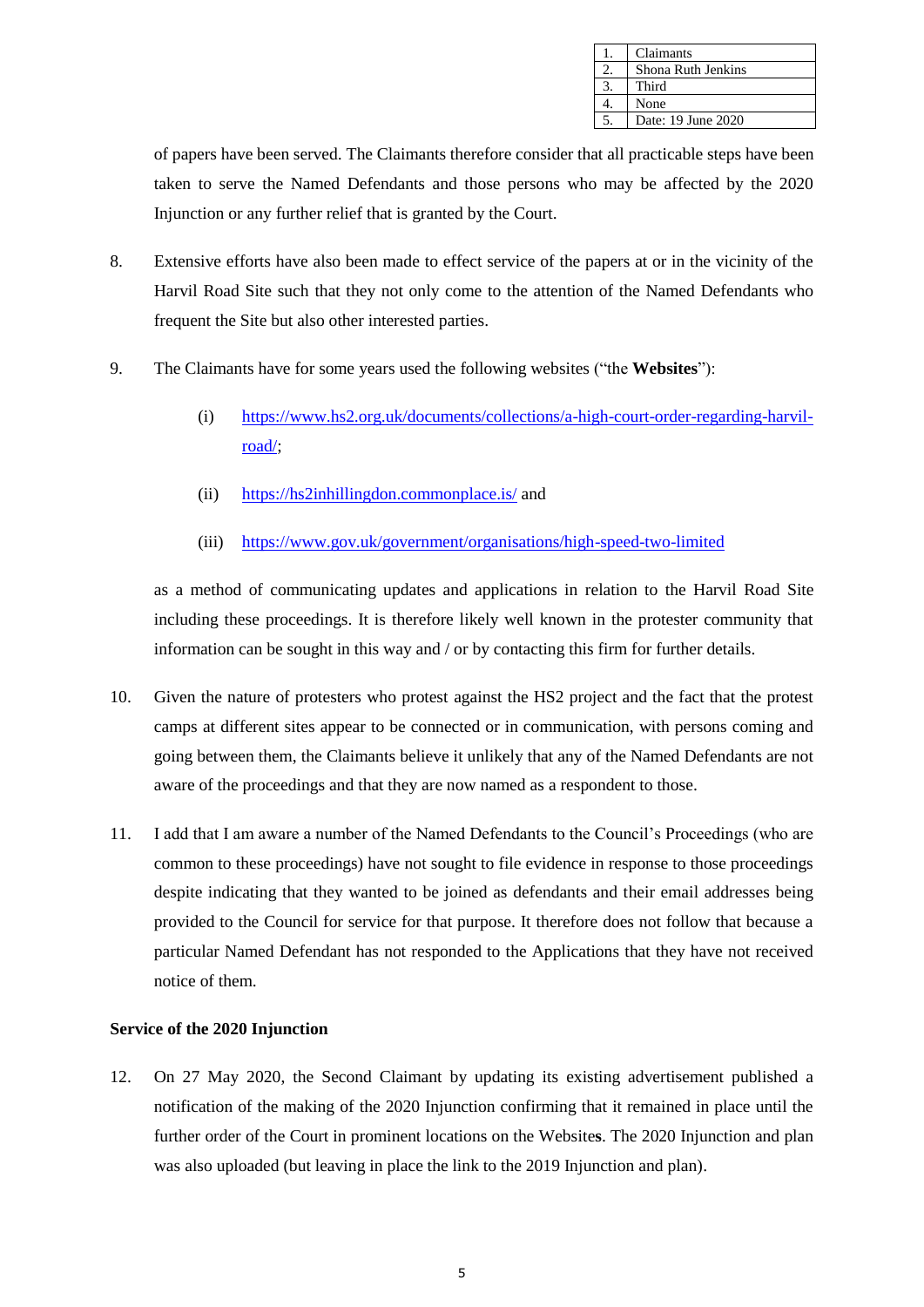| Claimants          |
|--------------------|
| Shona Ruth Jenkins |
| Third              |
| None               |
| Date: 19 June 2020 |

- 13. The detail of service of the 2020 Injunction on the First, Second and Named Defendants is set out in the witness statement of Raymond Finch dated 1 June 2020 together with certificates of service, all of which have been filed with the Court.
- 14. In summary, however, on 29 May 2020, process servers instructed by my firm on behalf of the Claimants effected service of the following documents:
	- 14.1 Sealed Order dated 21 May 2020;
	- 14.2 Injunction Plan (at A3 and in colour); and
	- 14.3 Injunction Warning Notice (at A3, laminated and in colour);

by leaving copies in conspicuous locations around the perimeter of the land, including at the North Compound Entrance, the South Compound Entrance and West Gate 3 as well as various encampments in the vicinity (including the 'roadside' protester camp at Harvil Road) so that persons who might be coming on to the land (or considering doing so) can access them.

- 15. Furthermore, copies of the 2020 Injunction and Warning Notices were left in conspicuous locations around the perimeter of the land, so that persons who might be coming on to the land (or considering doing so) can access them.
- 16. In respect of the Named Defendants, the 'snapshot' provided in the Schedule illustrates that service has been undertaken at more than one place for a number of the Named Defendants.
- 17. In summary, however, on 29 May 2020 as a minimum:
	- 17.1 D3, D4, D8, D9, D10, D13, D17, D18, D21, D30, D31 and D32 were personally served with the 2020 Injunction and Extension Application or where service was refused papers were deposited in their presence;
	- 17.2 D7, D11, D12, D14, D15, D16, D17, D18, D19, D20, D22, D23, D24, D25, D26, D27, D28, D29 and D31 were served by leaving copies of the 2020 Injunction and Extension Application with a covering letter addressed to each of those individuals at the 'roadside' protest camp at Harvil Road. In the case of D7,, D12, D14-D16, camps at Harvil Road have been given as an address for those individuals previously.
	- 17.3 D14, D25, D26, D27 were served by leaving copies of the 2020 Injunction and Extension Application with a covering letter addressed to each of those individuals at the Crackley Protest Camp. In the case of Ds25-27, this was a previous given address and in the case of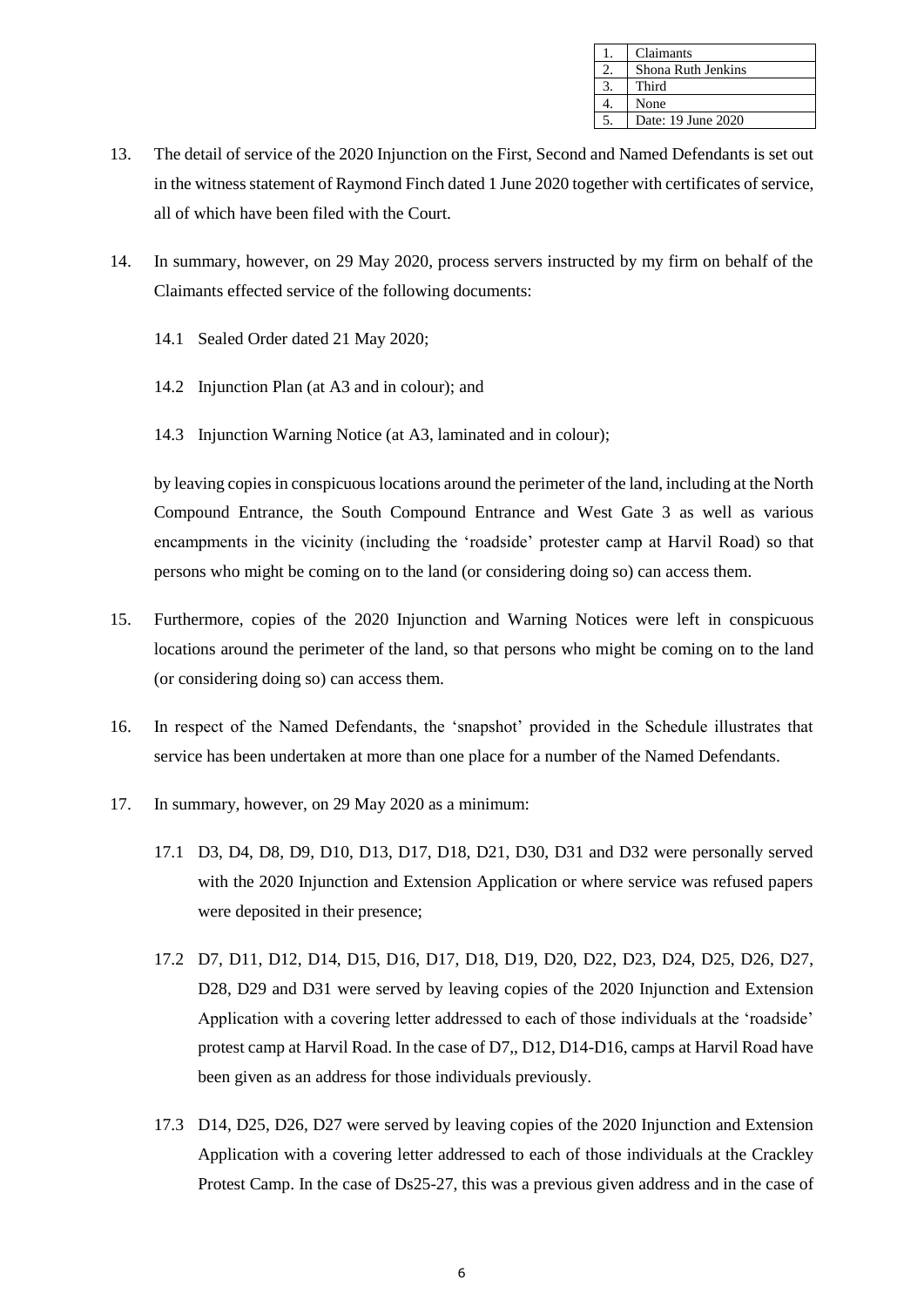| Claimants          |
|--------------------|
| Shona Ruth Jenkins |
| Third              |
| None               |
| Date: 19 June 2020 |

D14, it was confirmed by other occupants of the camp that she did reside there but was not present at the time of service.

- 18. On 30 May 2020:
	- 18.1 D31 was personally served with the 2020 Injunction and Extension Application at her home address.
	- 18.2 D11, D15, D16, D19, D20 and D22 were served at their last known addresses by way of letter-box service.
- 19. D34 and D35 were not contemplated as proposed Named Defendants at this stage, however were later served with the 2020 Injunction and Extension Application when being served with the Substantive Amendment Application on 17 June 2020 (in the manner explained below).
- 20. I add (for completeness only at it is intended that Ms Thomson-Smith be removed as a defendant to these proceedings) that D33 was served with the 2020 Injunction and Extension Application by email on 27 May 2020.
- 21. In response to the Extension Application, evidence was received only from D3, D4, D8 and D9. D28 indicated (by way of email dated 2 June 2020) that she intended to file evidence but needed more time. No further correspondence has been received from her since.

#### **Notice of Hearing – Return Date for the Extension Application and Claimants' Reply Evidence**

- 22. Paragraph 17 of the 2020 Injunction required that notice of the Return Date should be given by email to Ms Green (D3), Mr Mehta (D3's Counsel), Mr Smith (an interested party), Ms Thomson-Smith (D33), Mr Keir (D4) and 'Connor' (D21) **and** any Named Defendant that the Claimants were able to serve or subsequently serve. Paragraph 18 requires the same in relation to the Claimants' reply evidence. The Claimants have taken steps to serve all of the Named Defendants, and, as such, have sought to provide copies of the Notice of Hearing and Reply Evidence to all Named Defendants.
- 23. The steps taken to publicise the Notice of Hearing /provide copies of the Reply Evidence are, in summary, as follows:
	- 23.1 On 9 June 2020, I sent emails to D3 (and Mr Mehta and D3's solicitors), Mr Smith, D33, D4, D21, D8, D9 and D28 attaching a copy of the Claimants' Reply Evidence and indicating that the return date had been listed for 22 June 2020. I informed them that a copy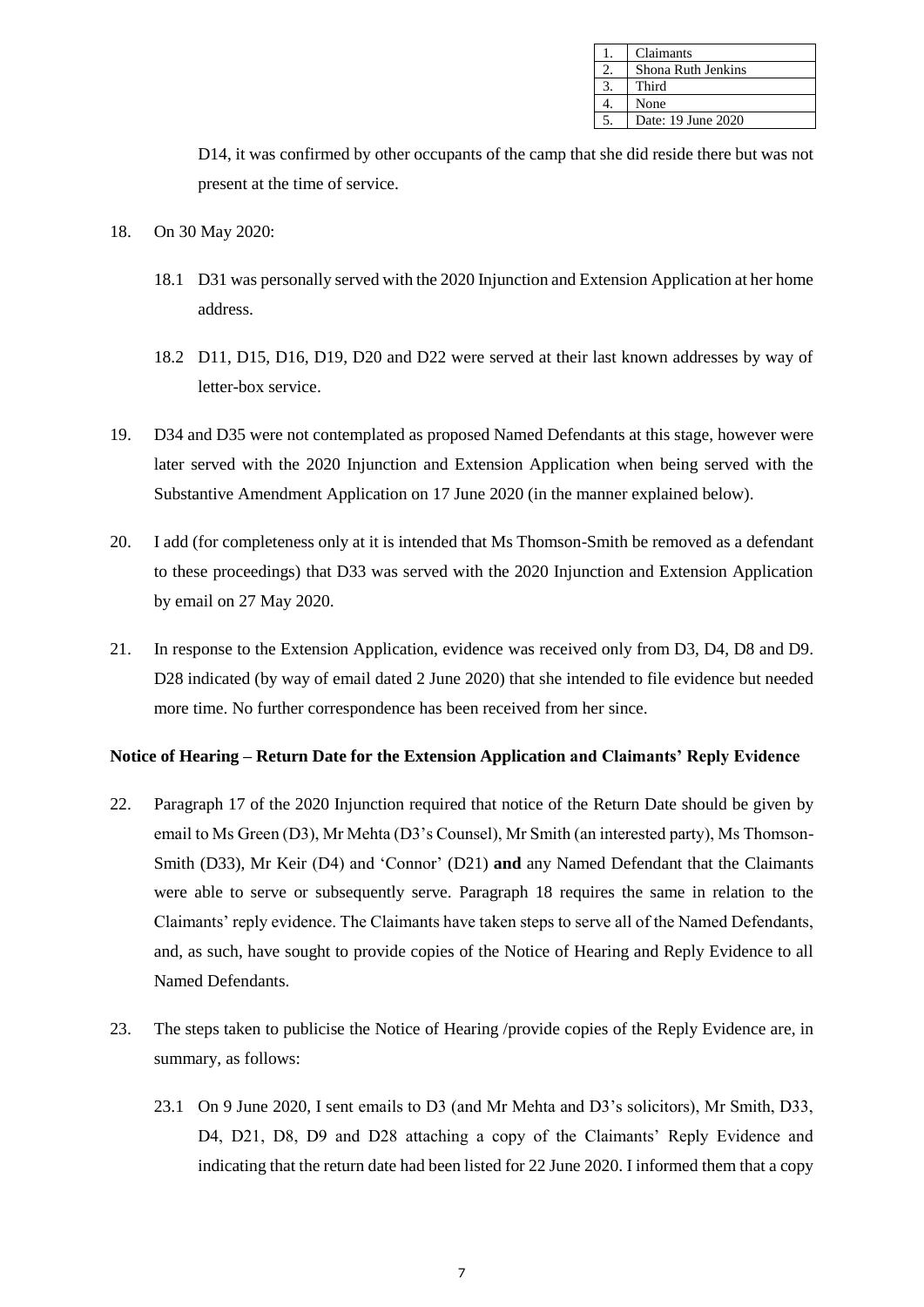| Claimants          |
|--------------------|
| Shona Ruth Jenkins |
| Third              |
| None               |
| Date: 19 June 2020 |

of the Notice of Hearing would follow as soon as I was in receipt of the same. I sent a further email to all these individuals on 10 June 2020 with a copy of the Notice of Hearing.

- 23.2 On 10 June 2020, each of the Websites were updated to confirm the date of the return hearing as 22 June 2020 and explaining that those who wanted further details of the hearing should contact me. A link to the Claimants' Reply Evidence was also created and those documents uploaded.
- 23.3 On 11 June 2020, each of the Websites were further updated to provide a link to the Notice of Hearing and also to explain that anyone who wanted further details of the hearing should contact the court as indicated in the Notice.
- 23.4 On 16 June 2020, copies of the Notice of Hearing were posted at conspicuous locations around the Harvil Road Site including at the 'roadside' protester encampment and Gates 1- 4 as well as either end of Dews Lane.
- 23.5 On 16 June 2020, a copy of the Notice of Hearing was delivered with the Substantive Amendment Application (without witness evidence) in the manner set out at paragraph 26 below.
- 23.6 On 17 June 2020, a copy of the Reply Evidence was delivered with the Substantive Amendment Application (being the full suite of papers) in the manner set out at paragraph 27 below.

#### **Substantive Amendment Application**

- 24. The Substantive Amendment Application was issued on 16 June 2020. On that day:
	- 24.1 The Websites were updated to reflect the fact that the Claimants had now issued the Substantive Amendment Application and that it was to be heard initially at the same time as the return date hearing of the Extension Application. The Substantive Amendment Application comprising:
		- (i) Sealed Application notice;
		- (ii) Re-Amended Claim Form;
		- (iii) Continuation Sheet to Claim Form;
		- (iv) Plan A;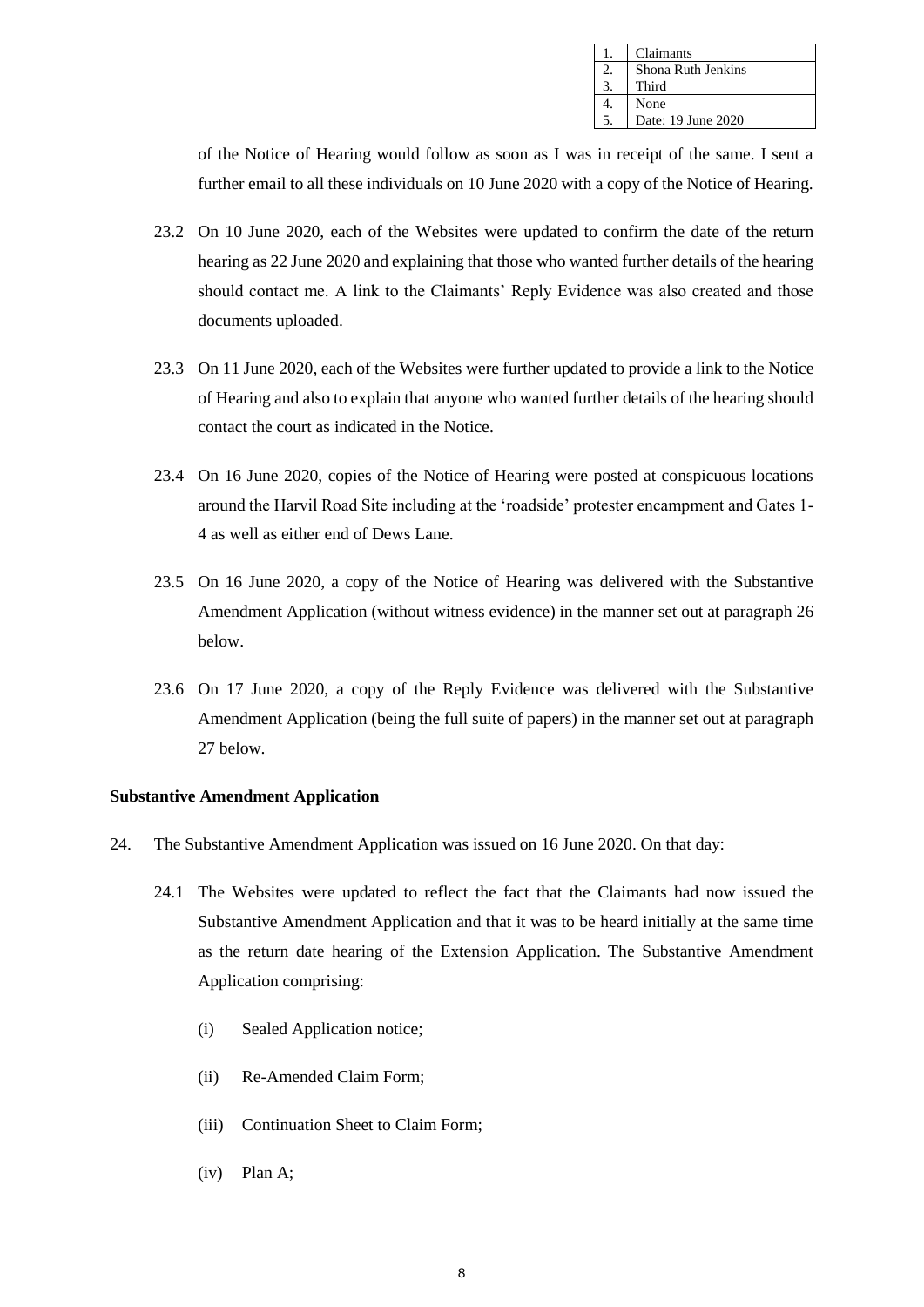| Claimants          |
|--------------------|
| Shona Ruth Jenkins |
| Third              |
| None               |
| Date: 19 June 2020 |

- (v) Draft Order;
- (vi) Second Witness Statement of Rohan Perin and exhibit RP2; and
- (vii) Second Witness Statement of Richard Jordan and exhibit RJ9

## (the **Full Suite of Papers")**

was also uploaded to the websites such that they are accessible to anyone who wishes to view them.

- 24.2 I sent emails to D3 (and her solicitors and Mr Mehta), Mr Smith, D33, D4, D21, D8, D9 and D28 between the hours of 12:36 and 15:39 informing that the Substantive Amendment Application had been issued and listed to be heard with the Extension Application and attaching the Full Suite of Papers (which needed to be sent by 3 separate emails per recipient).
- 25. Because of the number of Named Defendants (and the desire to have at least two bundles per Named Defendant to cover multiple service destinations) and given the extent of the Harvil Road Site and the requirement to serve persons unknown, at least 100 bundles of papers needed to be prepared, which is a significant volume of papers and a time consuming task (made more difficult due to remote working). The papers then needed to be couriered to our agents to be prepared for service. It was therefore not physically possible for this to be undertaken in time for the Full Suite of Papers to be served on 16 June 2020. However, the Claimants were very conscious to at least provide three clear days' notice of the hearing even if it was not possible to provide the Full Suite of Papers and, as such, smaller bundles (being the Full Suite of Papers less the witness evidence and exhibits) were prepared for service on the 16 June 2020 to include the following:
	- (i) Covering letter for each of the Defendants which explained that notice of hearing was enclosed in relation to the hearing of the Extension Application. That letter also explained that the Claimants' had now issued their Substantive Amendment Application which had been listed to be heard initially with the hearing of the Extension Application on 22 June 2020. It was recommended that any person who wanted further details of the hearing, should contact the court as provided for in the Notice of Hearing for the Extension Application.
	- (ii) Notice of Hearing of the Extension Application
	- (iii) Sealed Application notice dated 15 June 2020;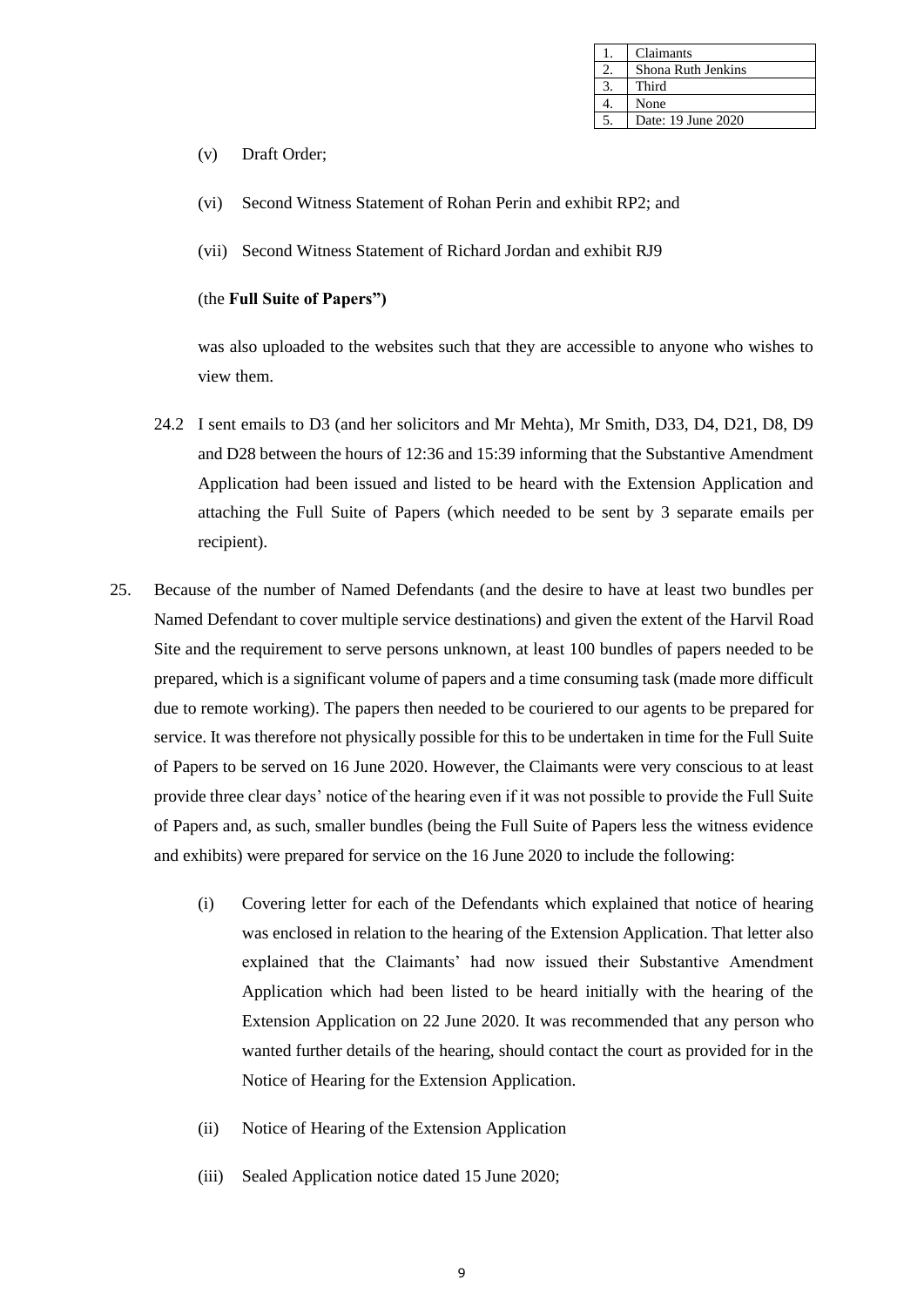| Claimants          |
|--------------------|
| Shona Ruth Jenkins |
| Third              |
| None               |
| Date: 19 June 2020 |

- (iv) Re-Amended Claim Form;
- (v) Continuation Sheet to Claim Form;
- (vi) Plan A;
- (vii) Draft Order;

#### ("the **Application Papers**")

- 26. Therefore, on 16 June 2020, the Application Papers were served by the Claimants' agents:
	- 26.1 by delivering copies to and posting copies at conspicuous locations around the Harvil Road Site and to the 'roadside' protester encampment before 4pm;
	- 26.2 D8, D10, D22, D23 and D34 were personally served with the Application Papers or where service was refused papers were deposited in their presence as supported by the statements of Steve Collins and David Asker dated 17 June 2020;
	- 26.3 D3, D4, D7, D9, Ds11-30 and D32 and D35 were served by leaving copies of the Application Papers at the 'roadside' protest camp at Harvil Road.
	- 26.4 D14, D17, D18, D25, D26 and D27 were served by leaving copies of the Application Papers at the Crackley Protest Camp.
	- 26.5 D3, D4, D11, D15, D16, D19, D20, D22 and 31 were served at their home or last known addresses by way of letter-box service.
- 27. Service of the Full Suite of Papers followed on 17 June 2020 by the Claimants' agents by:
	- 27.1 Delivering copies to and posting copies at conspicuous locations around the Harvil Road Site including at Gates 1-4 and the East end of Dews Lane. I understand that it was not possible to serve papers at the West end of Dews Lane because there was a lot of protester activity near the Hillingdon Outdoor Activity Centre as a result of High Court Enforcement Officer enforcing statutory warrants to recover possession of land subject to occupation and trespass. As a result, it was not deemed safe for the Claimants' process servers to serve the Full Suite of Papers at that end of Dews Lane.
	- 27.2 Delivering copies the 'roadside' protester encampment and other encampments in the vicinity before 4pm.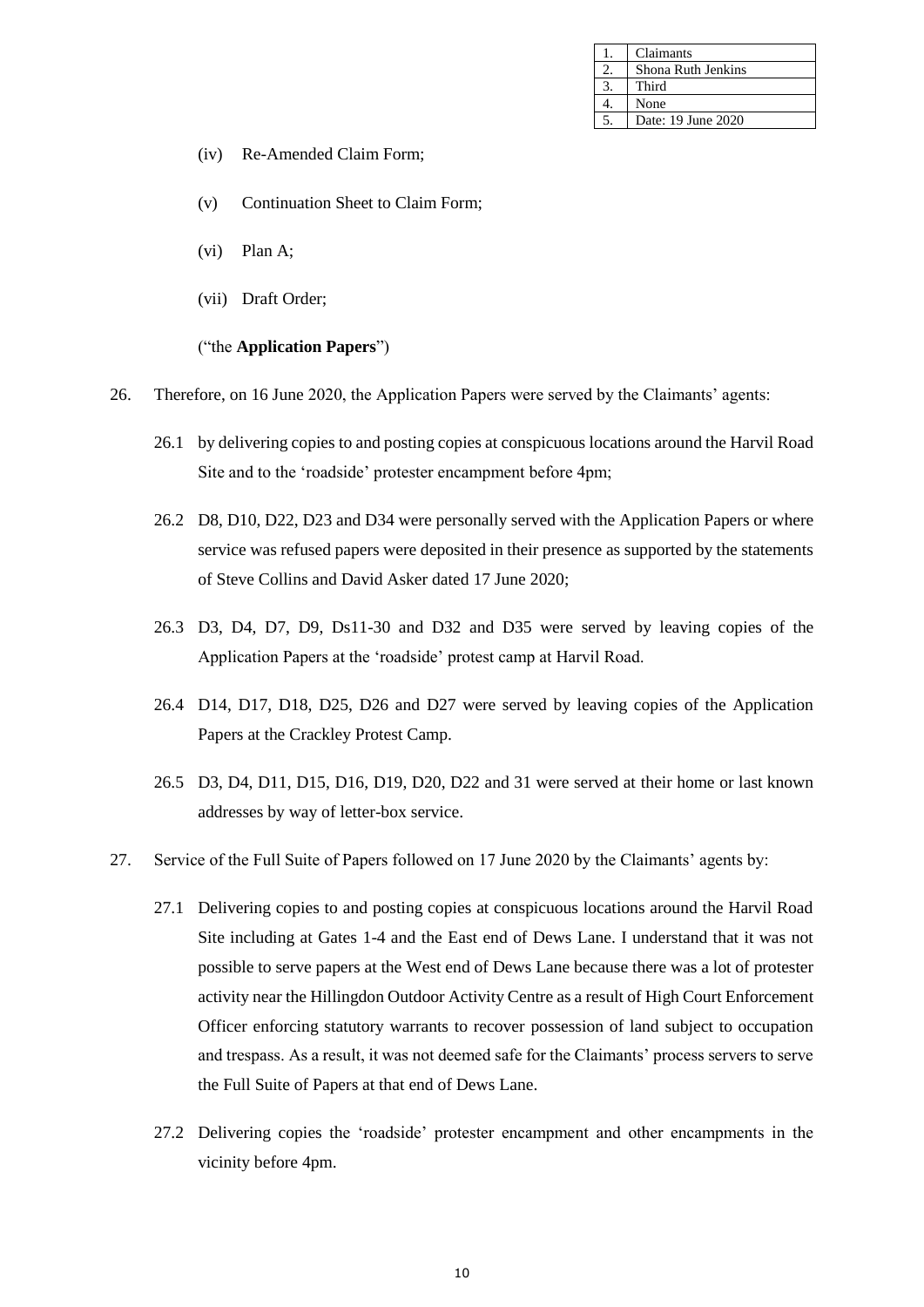| Claimants          |
|--------------------|
| Shona Ruth Jenkins |
| Third              |
| None               |
| Date: 19 June 2020 |

- 27.3 D3, D4, Ds7-32, D34 and D35 were served by leaving copies of the Full Suite of Papers at the 'roadside' protest camp at Harvil Road. I should add that in the Full Suite of Papers addressed to D34 and D35, a copy of the Extension Application was also enclosed by way of service.
- 27.4 Ds7-10, Ds 12-14, D17, D18, D21, Ds23-30, D32, D34 and D35 were served by leaving copies of the Full Suite of Papers at the Crackley Protest Camp.
- 27.5 D3, D4, D11, D15, D16, D19, D20, D22 and 31 were served at their home or last known addresses by way of letter-box service.
- 28. The Claimants believe that these are the steps that they can reasonably practicably take to seek to draw both the Extension Application and the Substantive Amendment Application (and any order made in them) to the attention of those affected by the Order. The Claimants believe that documents served by the above means will come to the attention of those affected by them.
- 29. It appears that those efforts have been successful, because since the 2020 Injunction Order, aside from D3 who was present at the hearing where the 2020 Injunction was made, D4, D8 and D9 have come forward to oppose the Applications. D28 has also acknowledged the Extension Application.
- 30. For completeness, I should add that the Claimants have further considered whether steps might be taken to draw these proceedings to the attention of affected parties via social media. In my experience of seeking to effect such service in similar cases in the past, however, those steps are regularly unsuccessful – in that the intended recipients will often block messages from unknown or (from their perspective) undesirable contacts, and attaching or uploading electronic documents to such messages is not straightforward. Opening a channel of communication by way of either the Claimants' or this firm's social media also has some risk given such accounts are not properly monitored in the same way as communications via post or email.

#### **Future Service of the Order and any further documents**

31. The steps the Claimants are taking to bring the Applications to the attention of the Defendants (and interested parties) are similar to those they intend to take to serve the order in the future (as set out at paragraph 13 of the draft order accompanying the Substantive Amendment Application). The rationale for the steps proposed is because the Claimants wish to seek to ensure so far as possible that the Applications and relief sought in them comes to the attention of all those who can reasonably be expected to want to trespass upon or obstruct access to the sites in the future.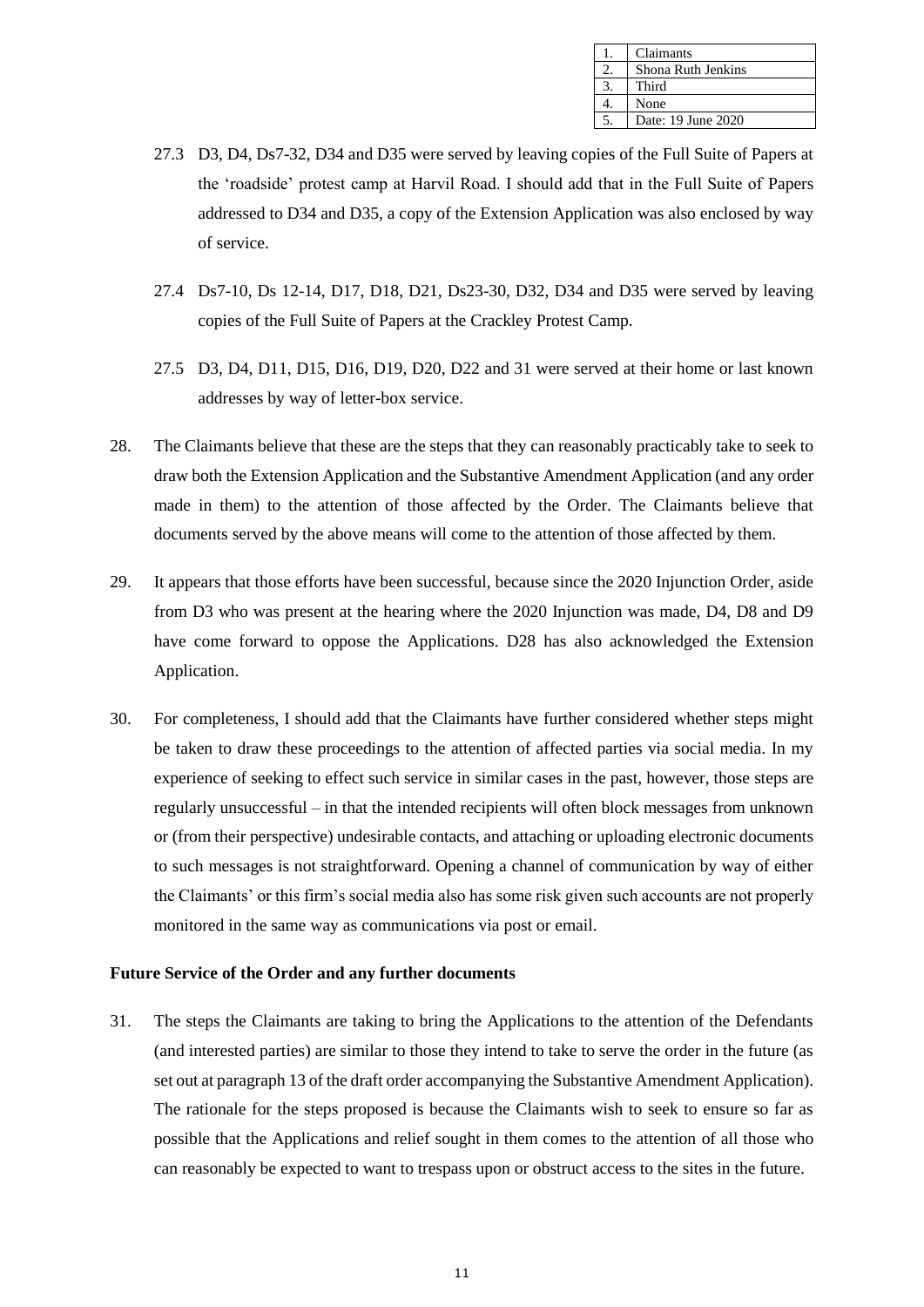| Claimants          |
|--------------------|
| Shona Ruth Jenkins |
| Third              |
| None               |
| Date: 19 June 2020 |

32. It will be evident from the steps that the Claimant has taken to date in serving the papers relating to the Applications that considerable time and expense is incurred in doing so. The Claimants suggest that it may be more proportionate for them to seek to serve any Order in hard-copy, but in respect of subsequent documents for those to be emailed to Named Defendants at email addresses provided by them. Alternatively they can be made available at the websites indicated in the draft Order. Any person concerned to see further documents relating to the proceedings would then know where to find that easily. Conversely, time and resources would not be wasted delivering hard copies to people who may have no desire to read them.

#### **Protester Activity since 31 May 2020**

- 33. Jordan 2 in support of the Substantive Amendment Application provides great detail as to the number and type of incidents which the Claimants' and their contractors experience at the Harvil Road Site. I do not propose to recount in any detail further incidents which have taken place, however I am informed by those instructing me and from speaking with enforcement agents who are on the ground that protester activity has not decreased since the Applications have been issued. On the contrary, the protesters continue to be very active at the Harvil Road Site and on adjoining land.
- 34. By way of example, it has been reported to me that on 11 June 2020 at c.9:00, a low loader delivery lorry attempting to bring steel casings onto the Harvil Road Site via West Gate 3 was delayed as four protesters including Mr Oliver (D9) attempted to place themselves beneath the wheels of the tractor unit to prevent the vehicle moving forward. This not only delayed and disrupted equipment being delivered to the Site but temporarily blocked Harvil Road causing a nuisance to other road users. I am informed that the protesters eventually moved when a member of the public who was trying to pass through the road (and who was apparently trying to get to the hospital) threatened to move them himself if they did not voluntarily depart.
- 35. At the time of drafting this statement, the High Court Enforcement team on behalf of the Claimants are executing statutory warrants pursuant to s13 of the Compulsory Purchase Act 1965 to remove protesters who are or have been unlawfully occupying and trespassing on part of the Additional Land. This operation commenced on 15 June 2020 and remains ongoing largely due to the resistance of the protesters on the ground. Whilst I do not have the specific detail (due to the ongoing nature of the operation and time constraints), I am informed that several protesters have sought to prevent their removal by a number of methods; climbing trees, digging holes and refusing to come out of tunnels.